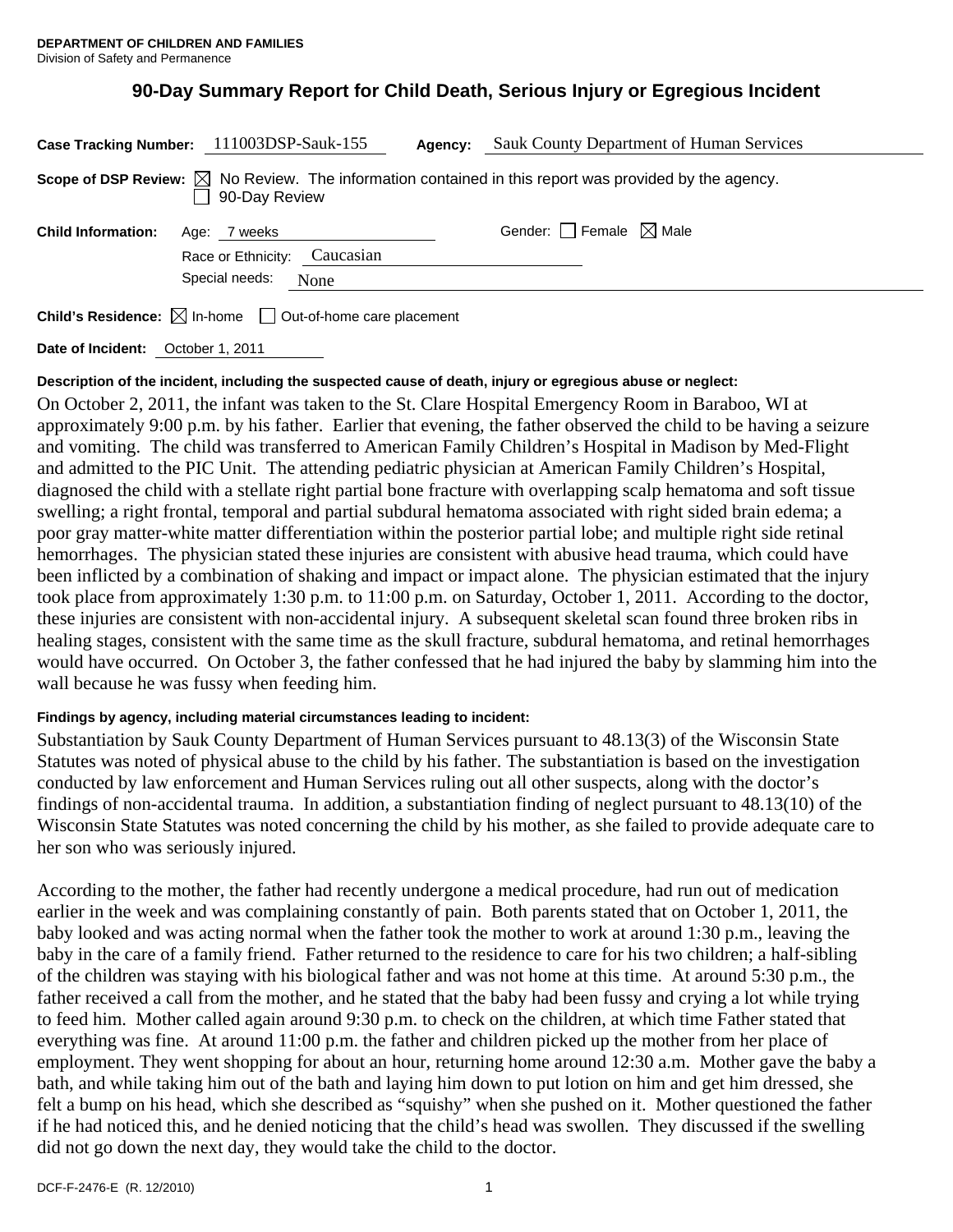The children were taken into custody because not only did the father hurt the child, but also their mother allowed the father to have unsupervised contact with her children, knowing that there had been a substantiated finding in Illinois of physical abuse to the father's son from a previous relationship, in which he had broken his infant child's ribs, bruised his sternum, ruptured his spleen and had sexually abused his daughter, who was a toddler at the time. Additionally, at the time of the incident, the father was on probation for battery to an officer in January 2011. Interviews with family members indicated that the father was known to be violent and for "going into rages."

## **Additional information for children in home:**

## **Description of the child's family:**

The child lived with his sibling, half-sibling, mother, father and a relative of the mother in the parents' home.

**Yes No Statement of Services:** Were services under ch. 48 or ch. 938 being provided to the child, family or alleged maltreater at the time of the incident, including any referrals received by the agency or reports being investigated at time of incident?

**If "Yes", briefly describe the type of services, date(s) of last contact between agency and recipient(s) of those services, and the person(s) receiving those services:**  N/A

**Summary of all involvement in services as adults under ch. 48 or ch. 938 by child's parents or alleged maltreater in the previous five years:** 

See following section.

**Summary of actions taken by the agency under ch. 48, including any investigation of a report or referrals to services involving the child, any member of the child's family living in this household and the child's parents and alleged maltreater at the age of 18 years or older:** 

05/30/11 - Child Welfare Service Report (Screened out)

## 11/15/10 - CPS Report Primary (Screened in)

Allegations: Information reported to the agency with concern for the parents' child as the father had prior substantiation of abuse and neglect in Illinois; Investigated – the half-sibling was interviewed and denied being abused or neglected and the child was too young to be interviewed. No information to suggest the children were being harmed at this time while in the parents' care. At the time of the report, the father was not having any contact with his children in Illinois because he was in non-compliance with the CHIPS conditions. Due to the father's past, a Safety Plan was implemented. The mother agreed that she would not allow any unsupervised contact between the father and her children, but then failed to comply with the plan. Unsubstantiated finding of abuse and neglect, given there was no information to suggest the children were currently being abused or neglected. Family did not feel any services were needed and given that the mother was able to protect the children, no further CPS action was taken.

## 09/11/09 - Child Welfare Service Report (Screened in)

Allegations: Concerns noted that the home was filthy. The mother leaves her child in the care of her relative who has epileptic seizures. The mother's boyfriend (also the father in this incident) is a registered sex offender, and a relative's boyfriend is a registered sex offender and has also cared for the child on occasion. Social worker assessed the home and did not observe any concerns or supporting evidence of referral. Informal supports are firmly in place. No safety concerns were witnessed. No other services were identified as needed. Case was closed.

07/03/08 - CPS Report Primary (Screened in)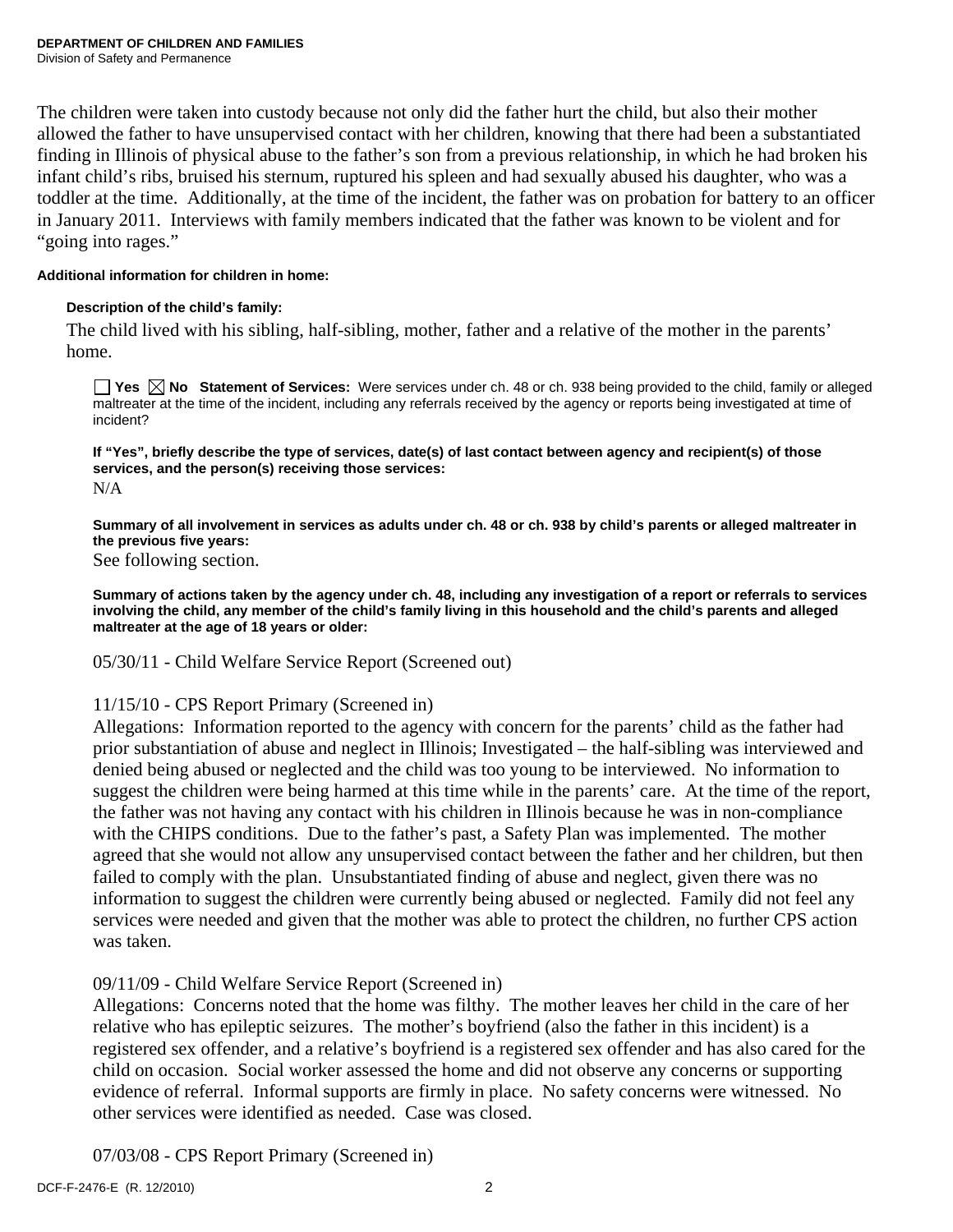Allegations: Referral for physical abuse in which the mother's child was noted to have a swollen face. Investigated; Unsubstantiated physical abuse due to lack of information of a non-accidental injury. Concerns also noted of the home being filthy. Social worker conducted a home visit, where the home was observed to be cluttered, but not physically unsafe. No services offered, as initial concerns were not valid.

08/02/07 - Child Welfare Service Report (Screened out)

# 05/27/07 - Child Welfare Service Report (Screened in)

Allegations: Concerns for the welfare of the mother's child, as electricity was shut off in the home. The family spent a weekend in a motel, but is now home. The house is trashed and the refrigerator is full of moldy food. The child is currently staying with relatives due to the condition of the parental home. Follow-up conducted by DHS. The mother was adamant that she does not leave her child home alone, as the child is either with the baby-sitter or the grandmother. Social worker was told that the child is not allowed around the relative's boyfriend, who is reportedly a pedophile. No additional services are wanted at this time. No jurisdiction, so the case was closed.

# 02/16/07 - Child Welfare Service Report (Screened in)

Allegations: Concerns of parents' AODA issues and domestic violence. Assessed situation. The mother did not have any concerns and at that time did not want any form of assistance. No jurisdiction for follow-up, so the case was closed.

02/12/07 - Child Welfare Service Report (Screened out)

## 02/06/06 - CPS Report Primary (Screened in)

Needs Assessment Referral. Investigated and found unlikely to occur. Concerns were regarding domestic abuse between the mother and her husband, which led to a physical altercation where alcohol consumption appears to be the main contributing factor. The husband was arrested and ordered not to have any contact with the mother initially, with the modification condition only for the purpose of the child's custody. AODA services were offered to the father and there was no injury to their child.

## **Summary of any investigation conducted under ch. 48 or ch. 938 and any services provided to the family since the date of the incident:**

## 10/03/11 - CPS Report Primary (Screened in)

Investigated; Substantiated abuse to child by his father and threat/risk of abuse to the child's sibling and half-sibling. Substantiated neglect to the child and threat/risk of neglect to the sibling and half-sibling by their mother. The child and one sibling were taken into custody and placed with relatives. CHIPS petition filed. Dispositional hearing pending.

The half-sibling was not taken into custody, as by all accounts during the course of the investigation, the injured child's father appeared to be appropriate around the child, helping with homework, playing games, etc. Given the father's history and the baby's current injuries, it was felt that supervision was necessary by Sauk County Department of Human Services to monitor child safety. The father was placed on a probation hold, and since the father was in jail, there was no imminent danger. Also, the half-sibling is significantly older than his two siblings and could be monitored safely through an Informal Dispositional Agreement, with which mother and child's biological father were both in agreement. The Informal Disposition Agreement was entered into for a period of six months.

The ongoing social worker worked to expedite the reunification of the children to the parental home due to the father being incarcerated and the immediate threat was no longer present. The mother was allowed to stay in the relatives' home with two of her children under supervised visitation at all times, so